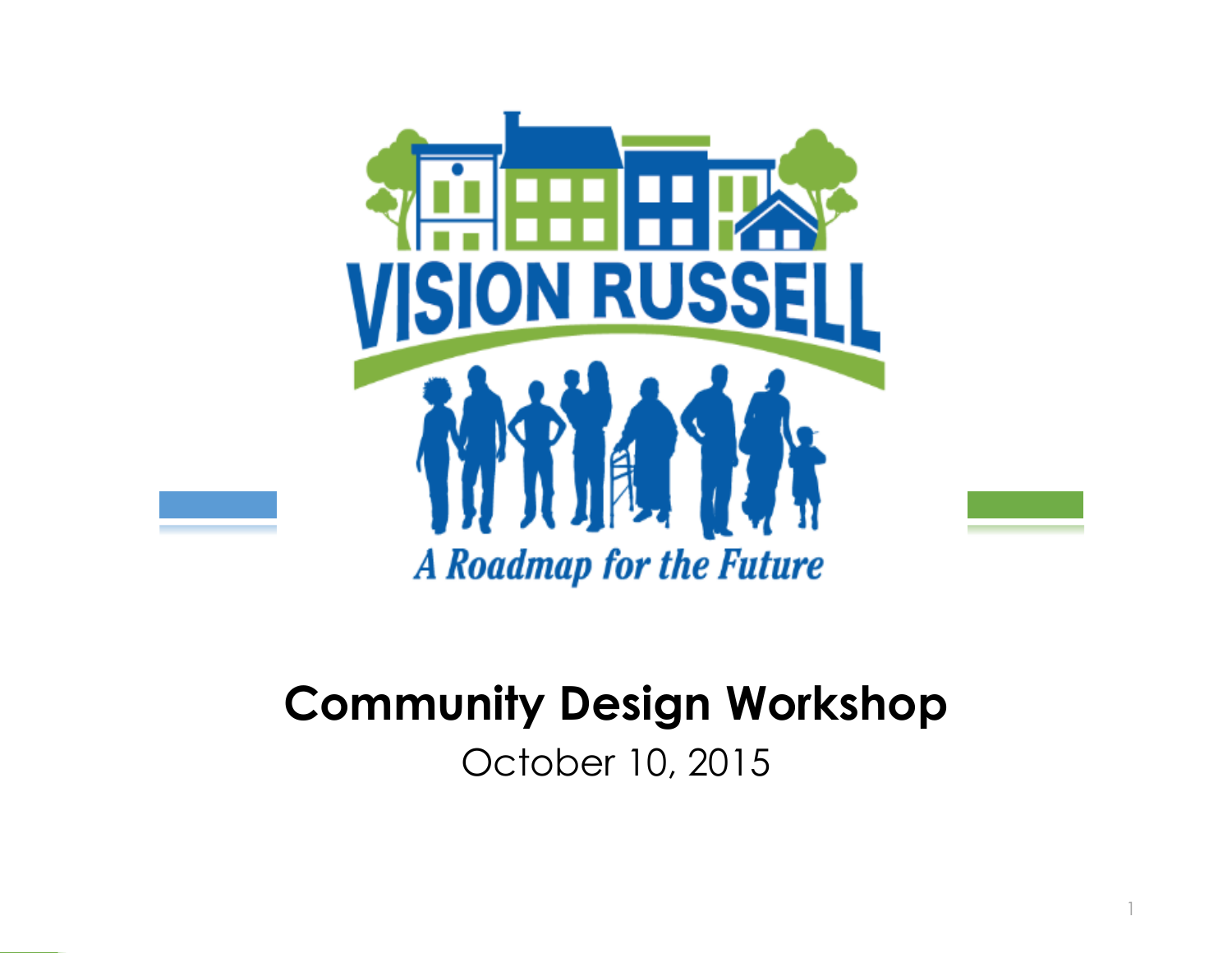### **Why are we here today?**

- Welcome and Overview
- **What have we been doing to date?**
- **Planning 101**
- Breakout Sessions Let's Get to Work
- **Sharing and Feedback**
- **Next Steps, Lunch**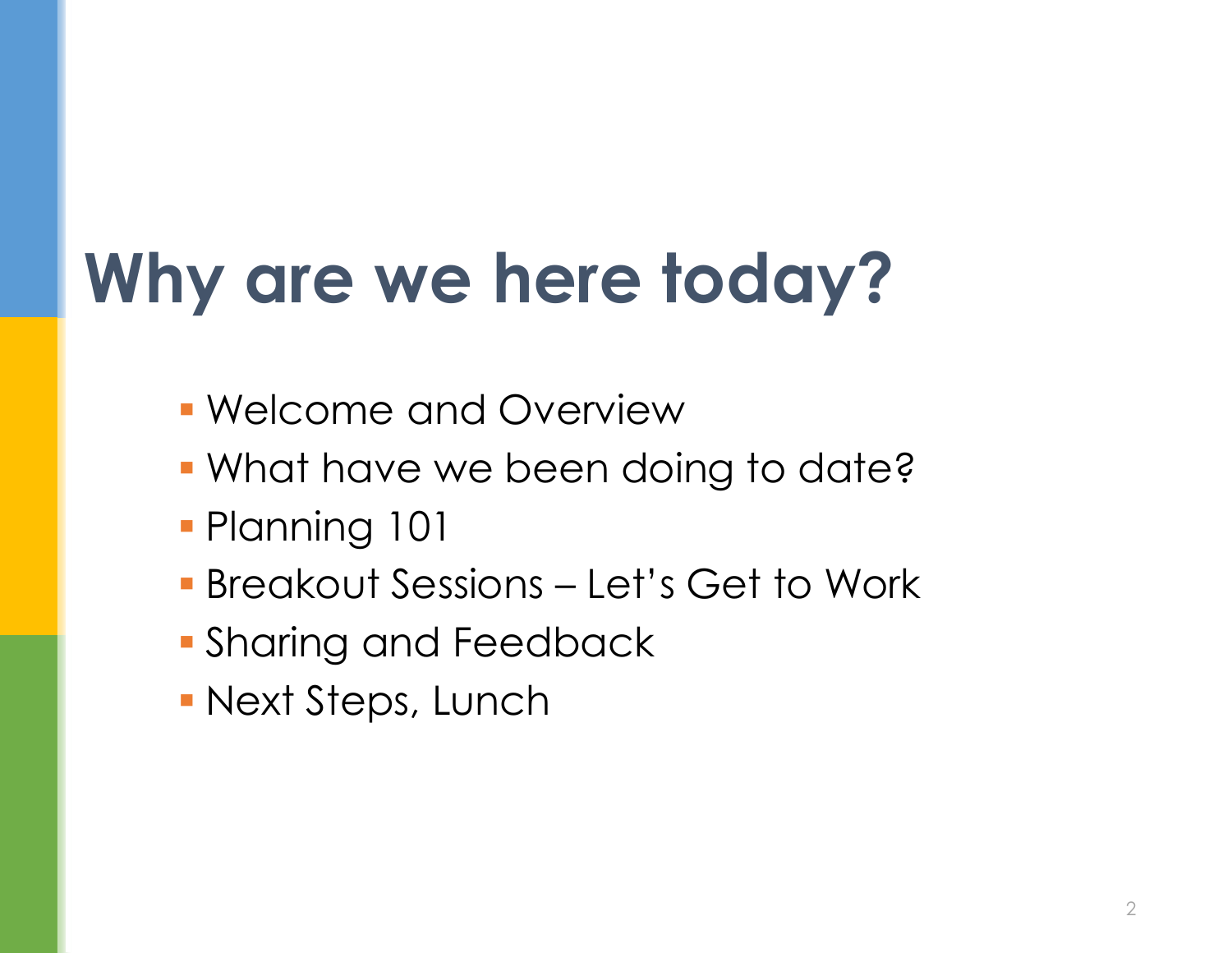#### **What have we done to date?**

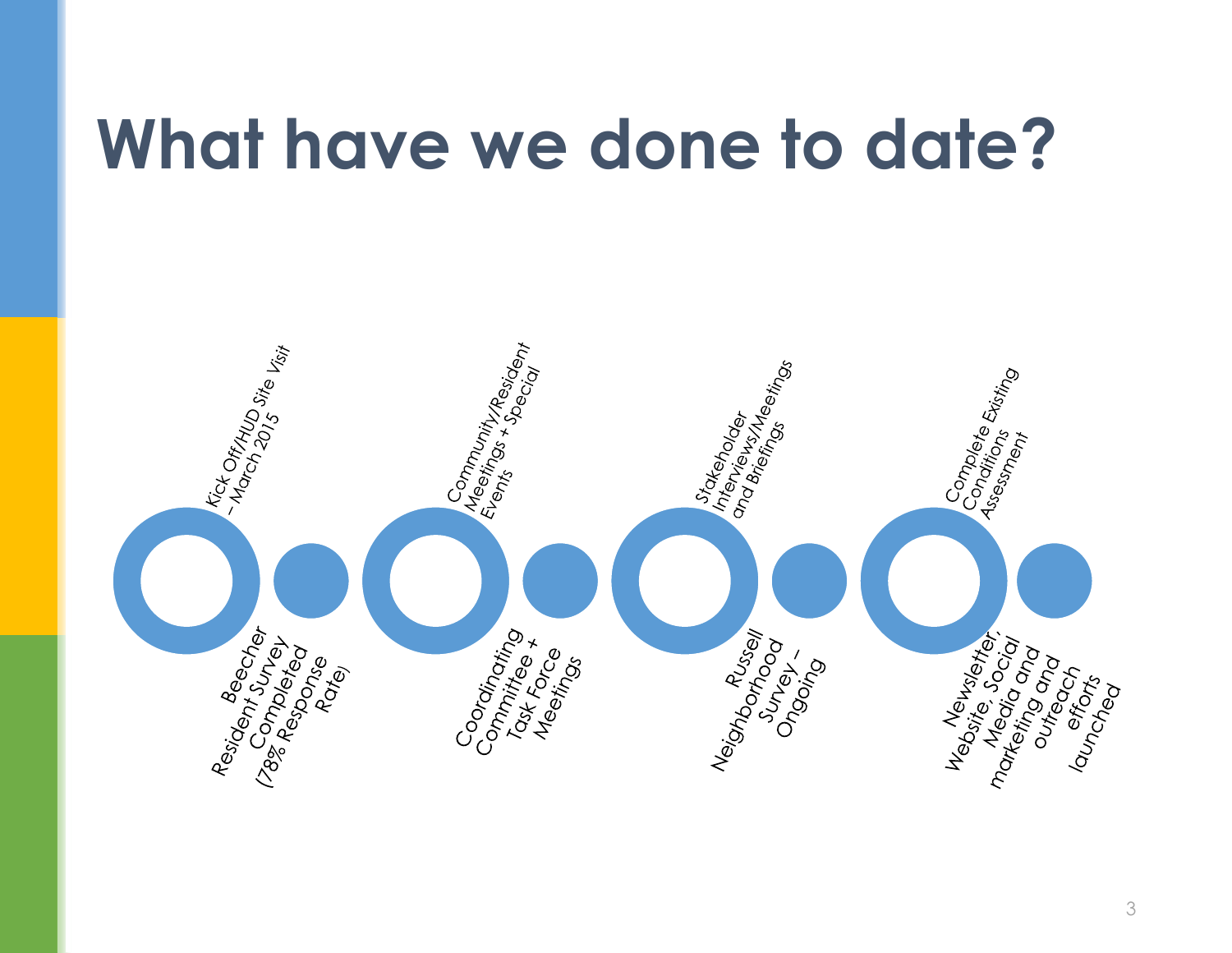#### **What have we learned?**

- Significant community assets and strengths upon which we can build; but there are many challenges too
- Key projects already underway create momentum for positive change

Need more resident voices at the planning table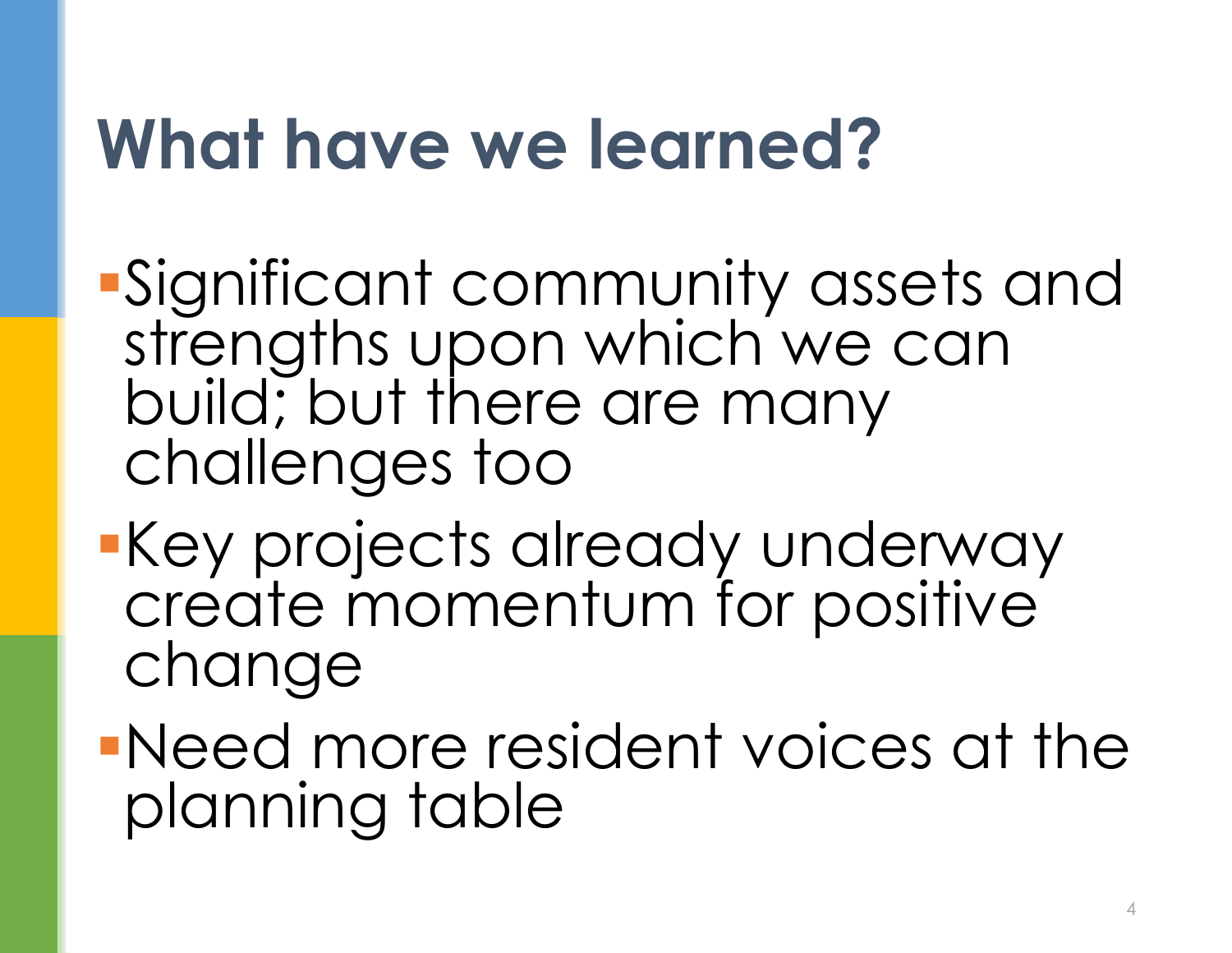#### Several significant planned and potential investments can support revitalization

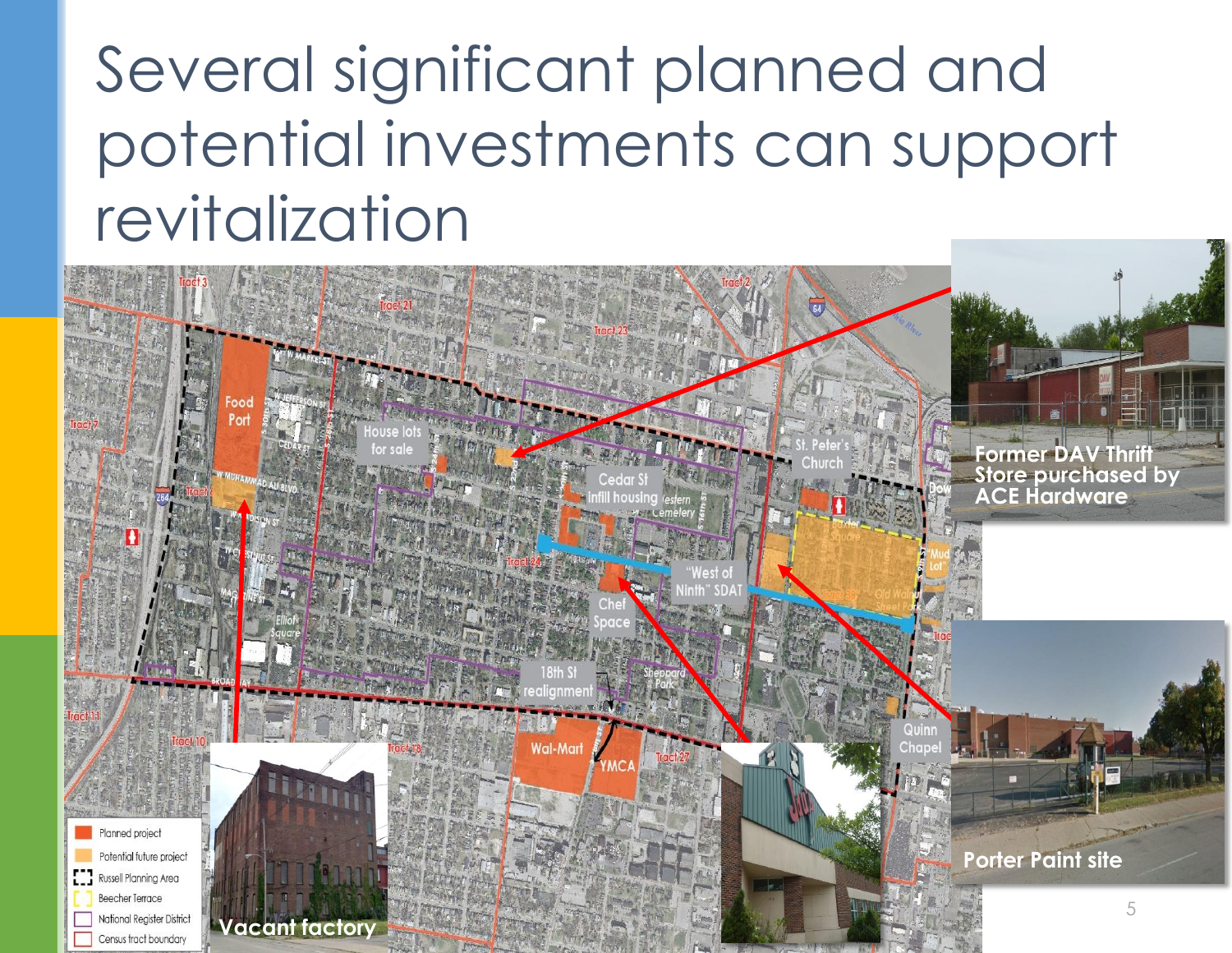# **Planning 101**

Insert PPT from Gretchen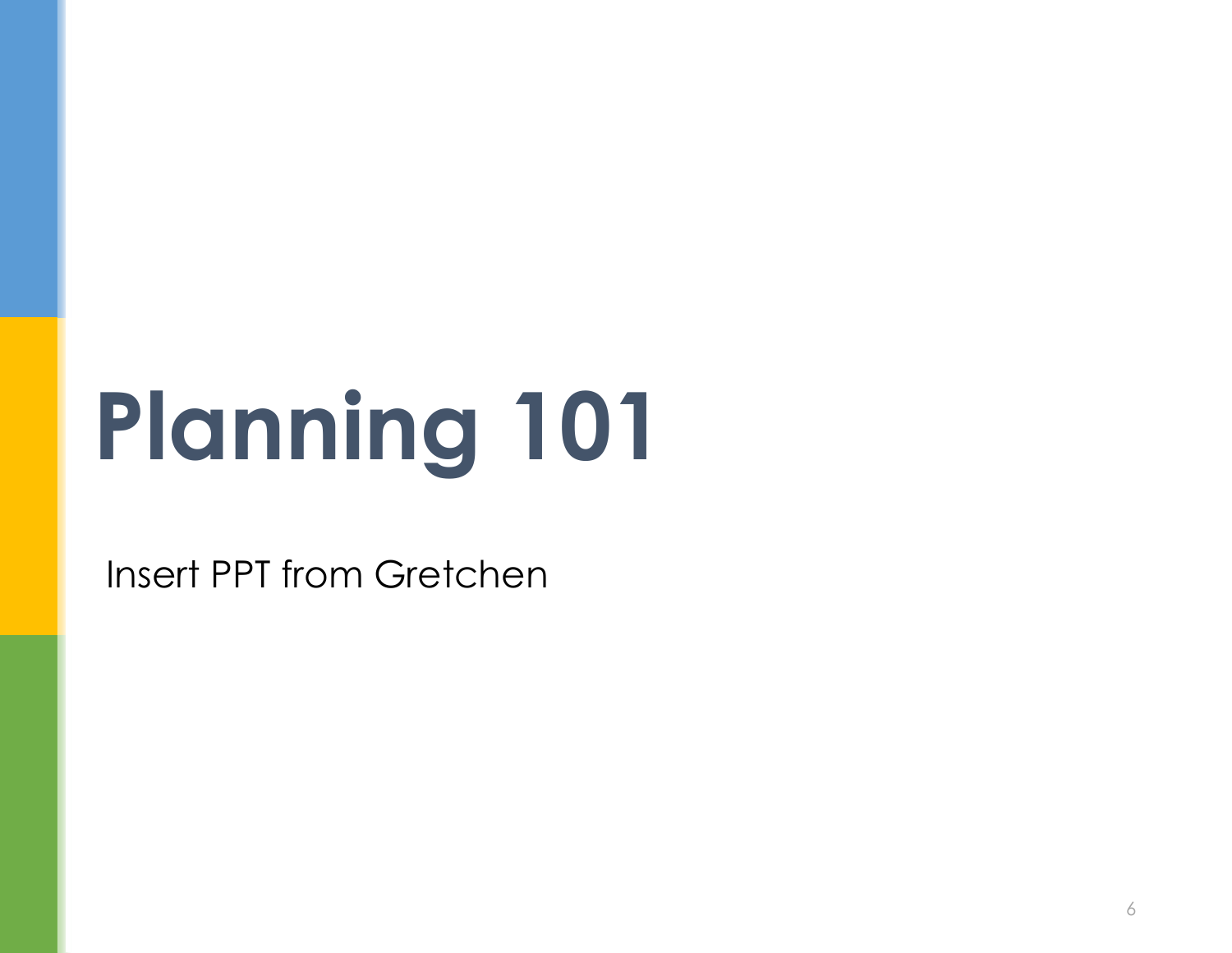#### **A Few Givens**

- Resident and Community-Supported Planning Process
- **Beecher Terrace units must be replaced (on-site,** within Russell and elsewhere in Louisville)
- Baxter Square Park will remain(Cemetery + Historic Olmsted Park)
- **Plan for the long-term; implementation will likely** take 10 to 20, or more years to complete
- **Plan should encourage economic and cultural** diversity in a mixed-income community
- Energy-efficient, "Green", and Sustainable
- **Market-Driven and Financially Feasible Plan**
- **Build upon and Leverage Other Local Initiatives** and Resources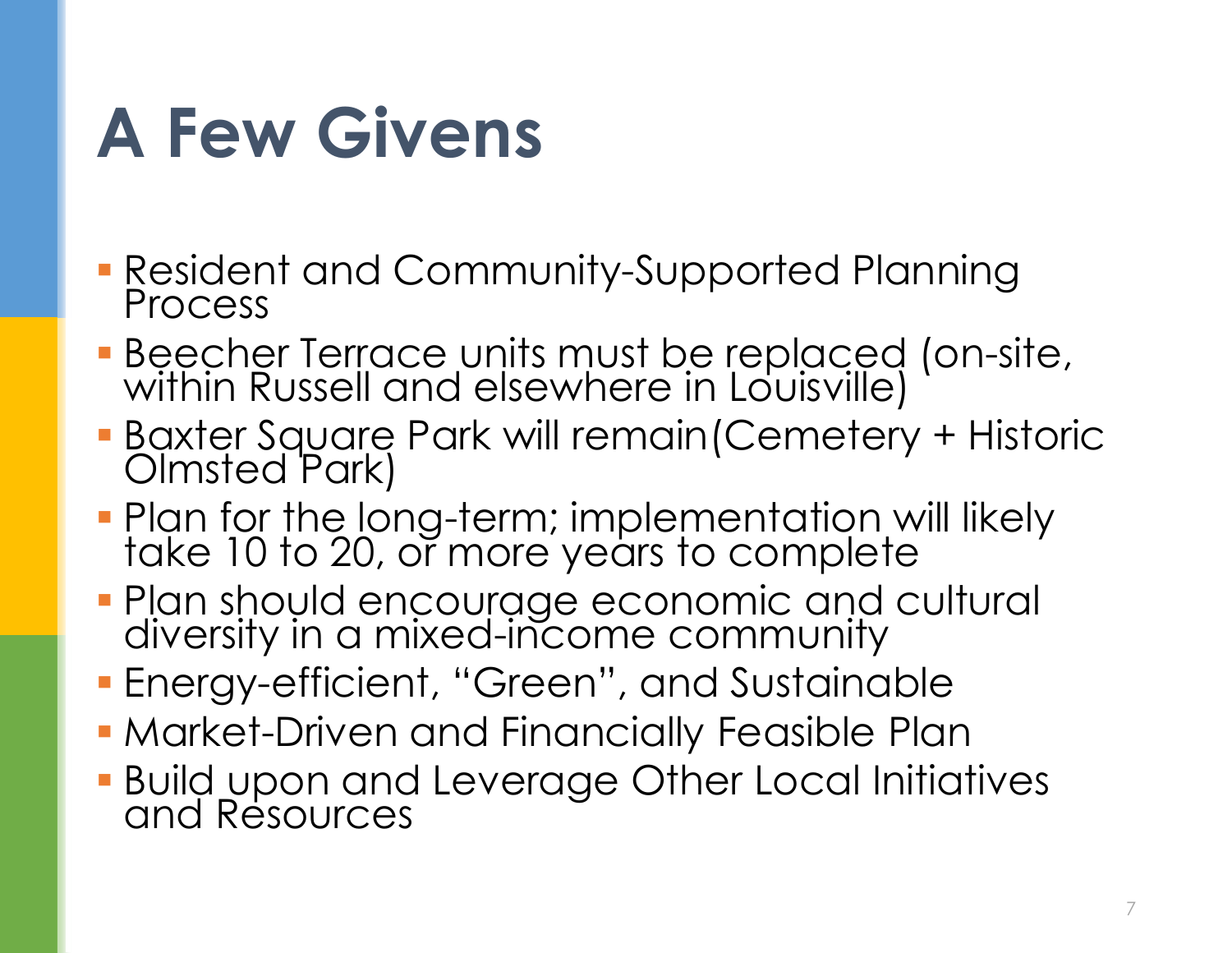### **Commitment to Work Together**

Working through the difficulties and challenges

- Decades of disinvestment
- **Crime and violence**
- **Distrust and hopelessness**
- **Anger and frustration**
- Differences of opinion
- **Finding the money**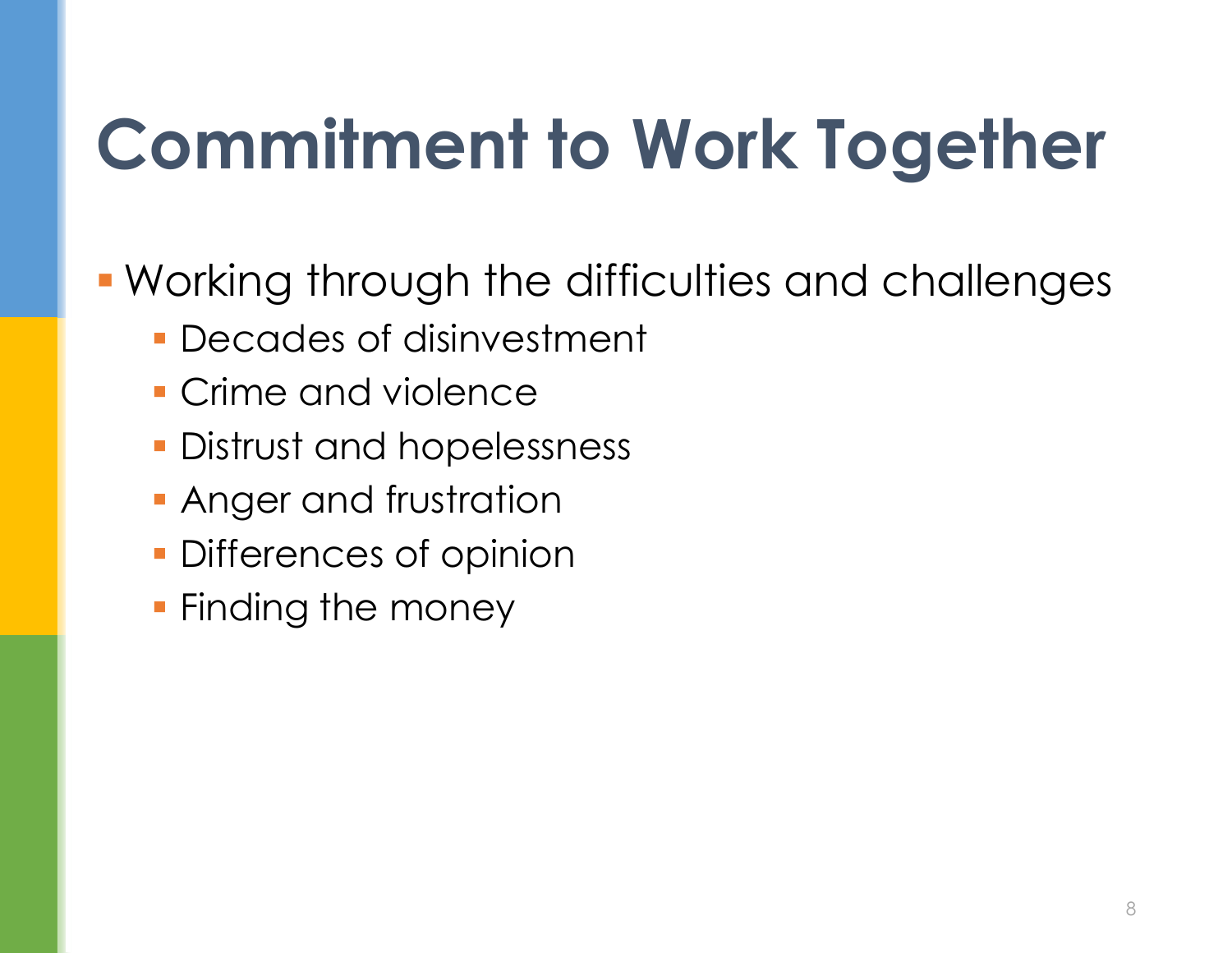#### **Today's Task – Share** *YOUR* **Vision for Russell**

- Work together to develop a vision and plan for Russell
- Visit and Address the questions at each work station
- Share your ideas and ask questions
- **-Listen to others and encourage those** who haven't spoke to participate
- Go at your own pace
- Put all ideas on paper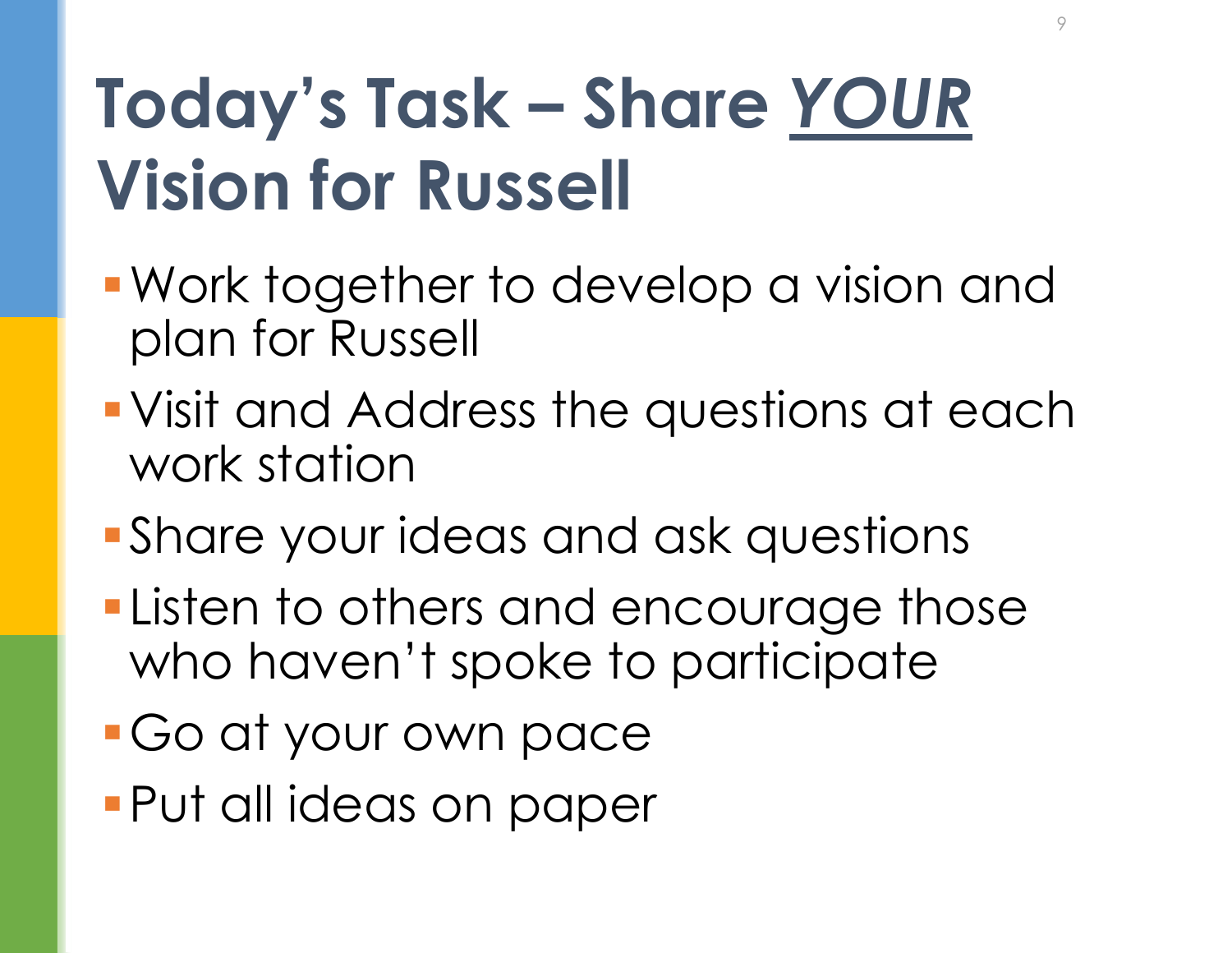### **Station # 1 – Housing Design and Character**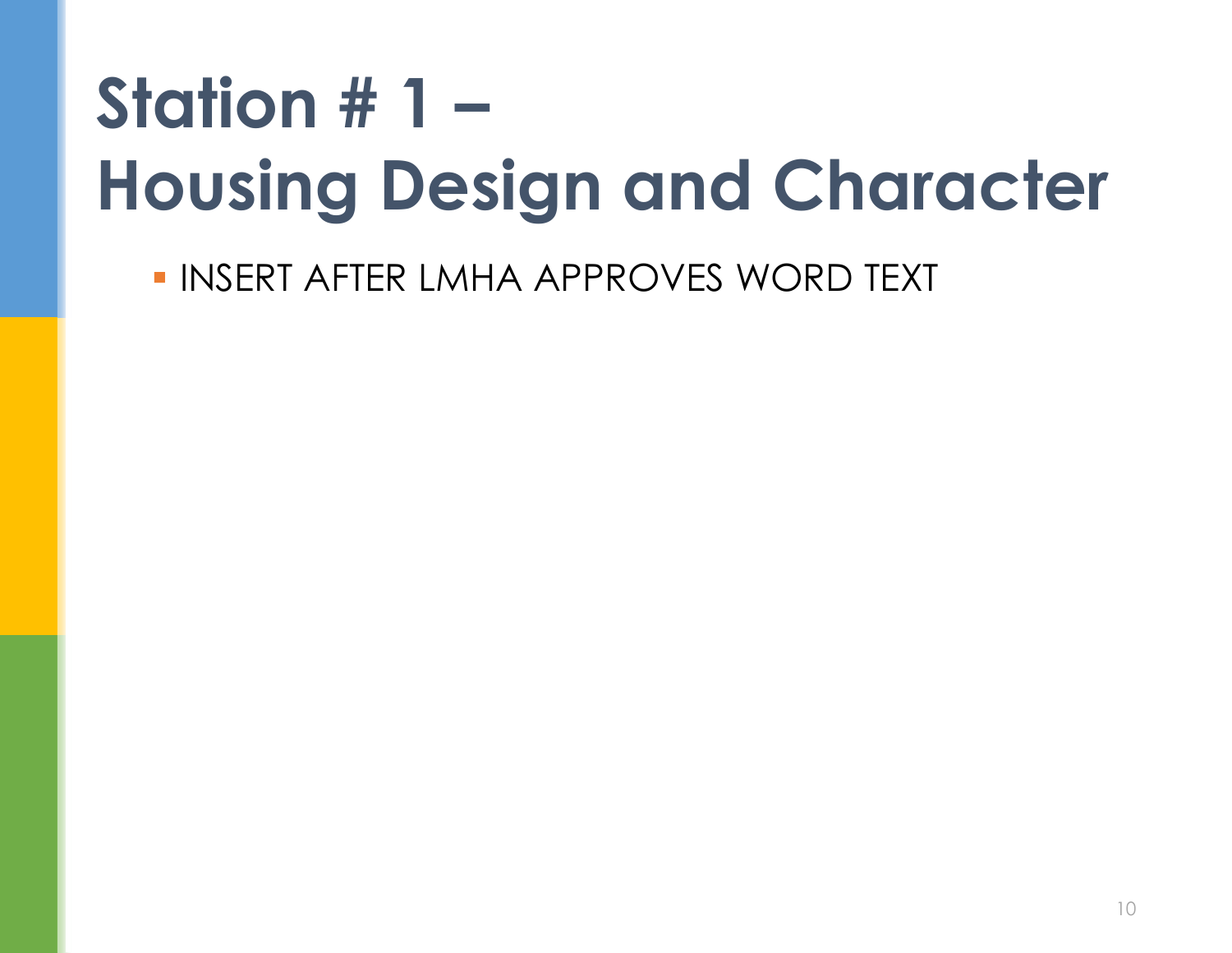#### **Station # 2 – Retail, Services & Other Amenities**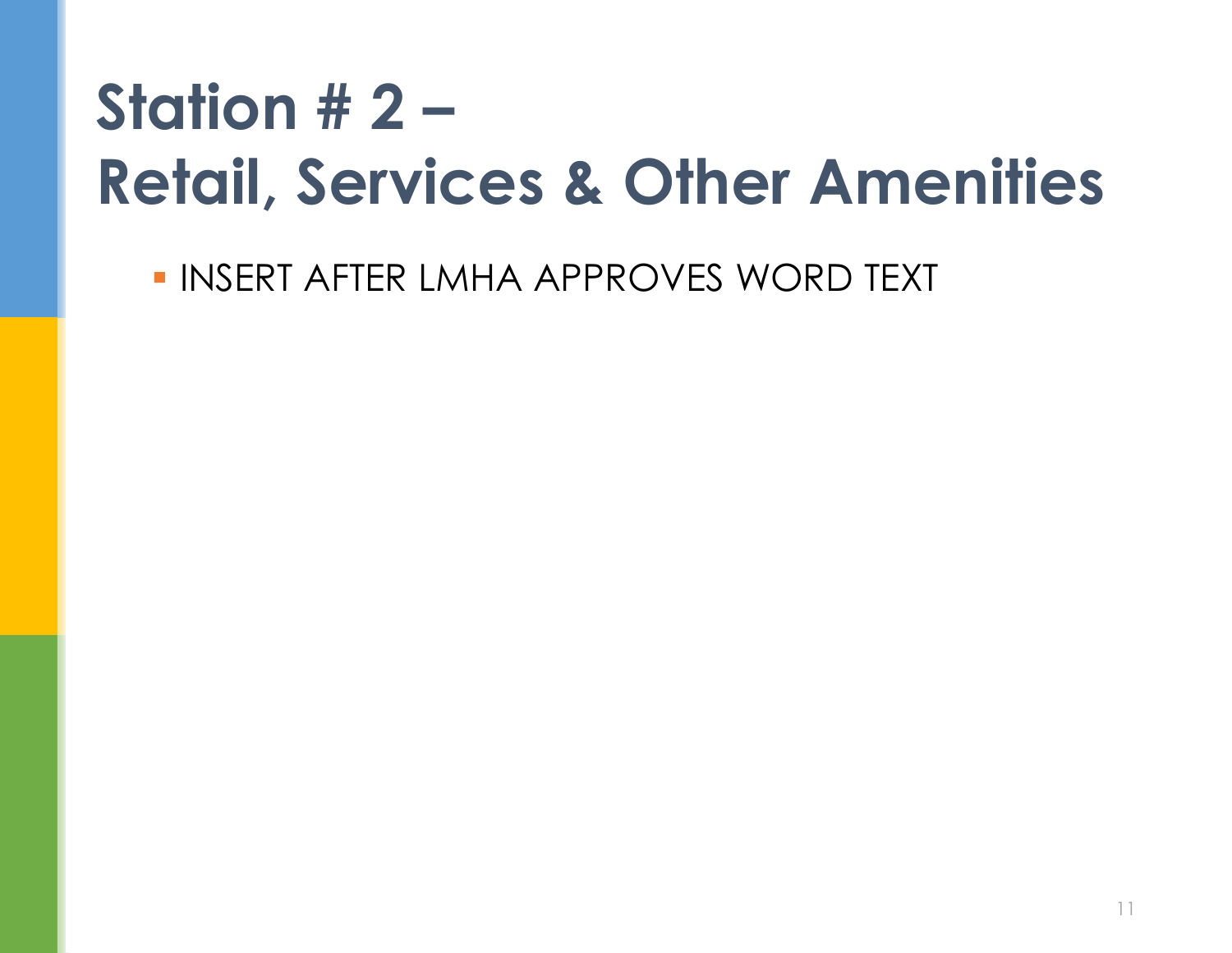### **Station # 3 – Open Space and Recreation**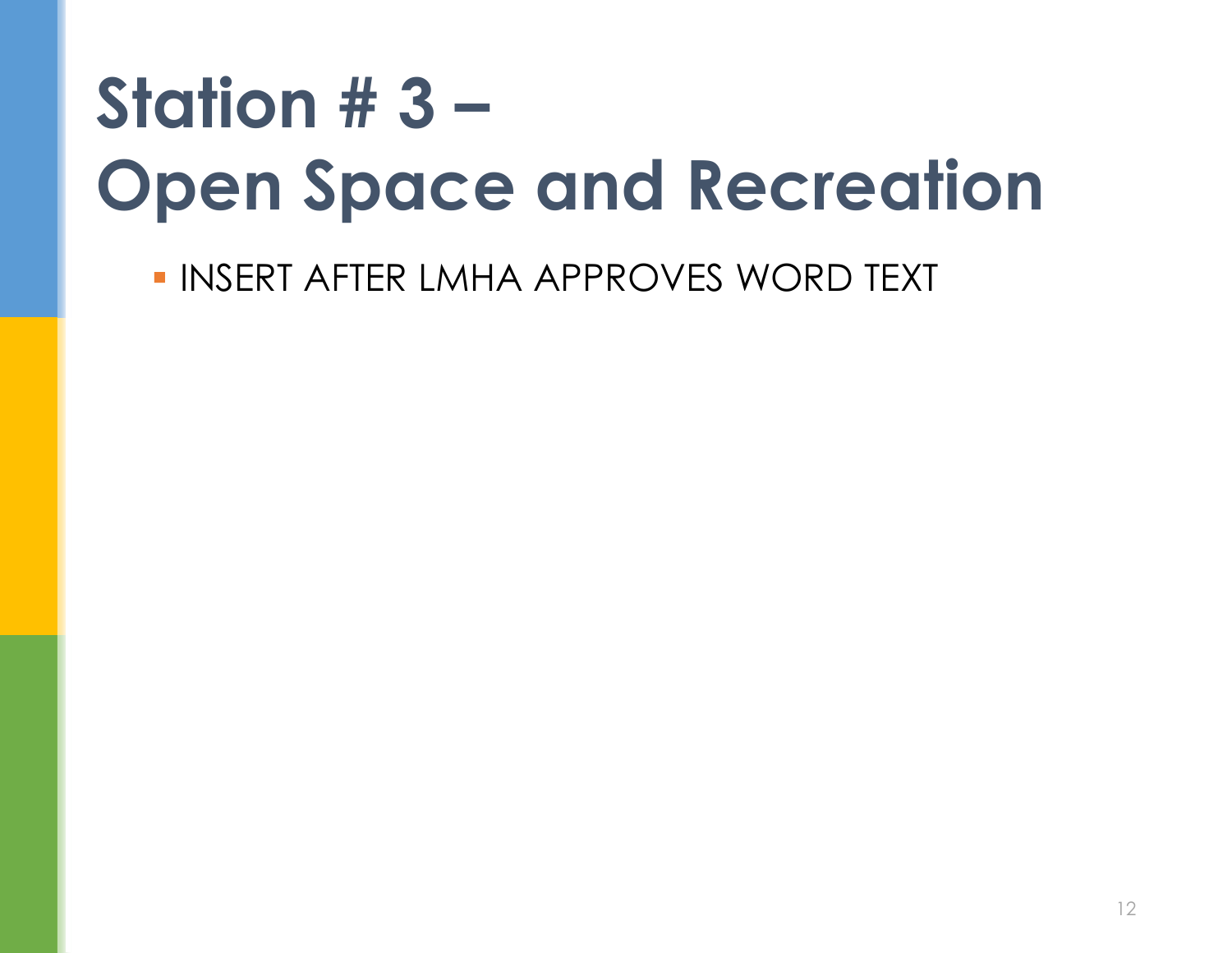### **Station # 4 – Transportation and Access**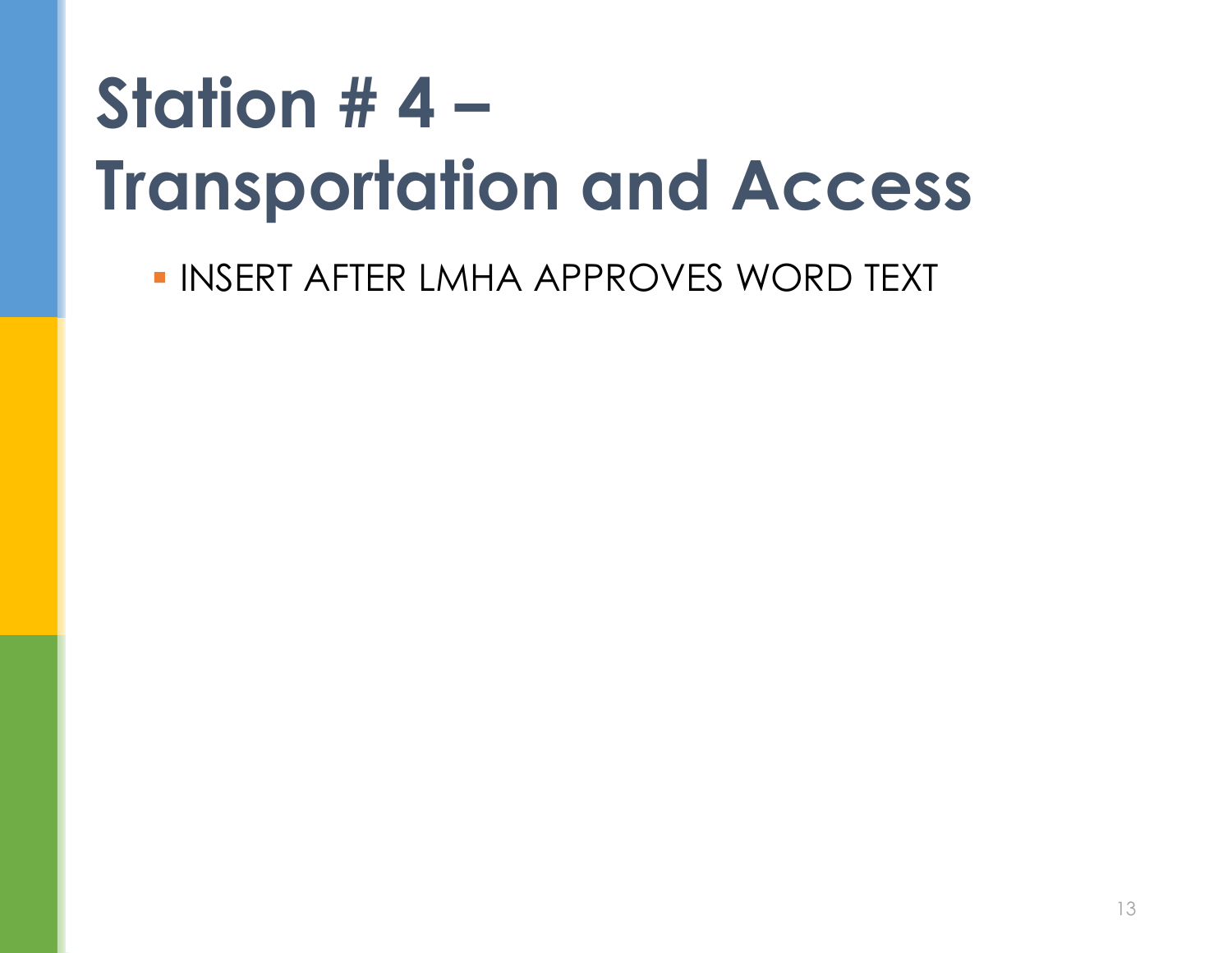#### **Station # 5 – Kids Zone**

## Kids and Youth plan their ideal community

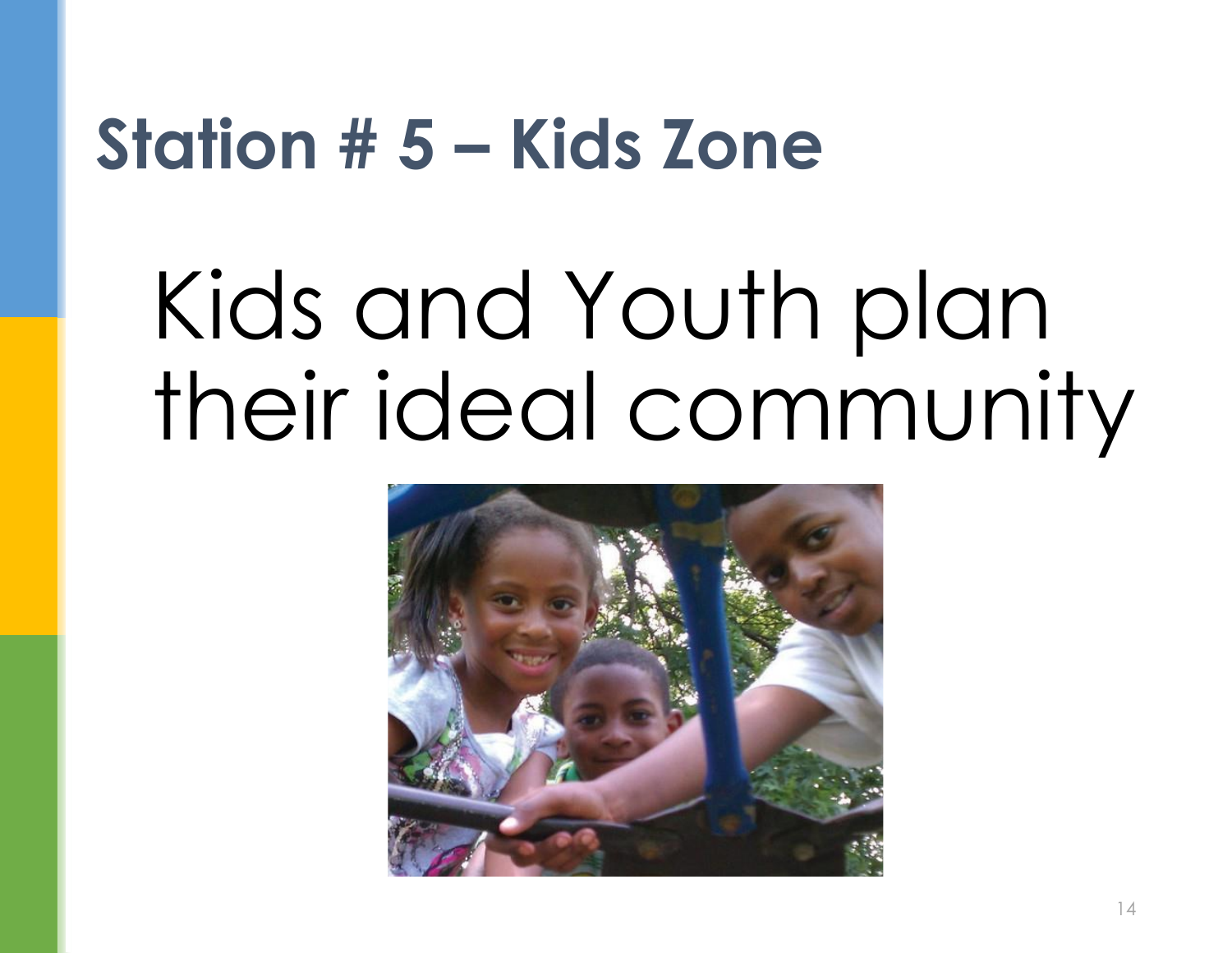#### **Station # 6 – Planning 101**

## Get your planning questions answered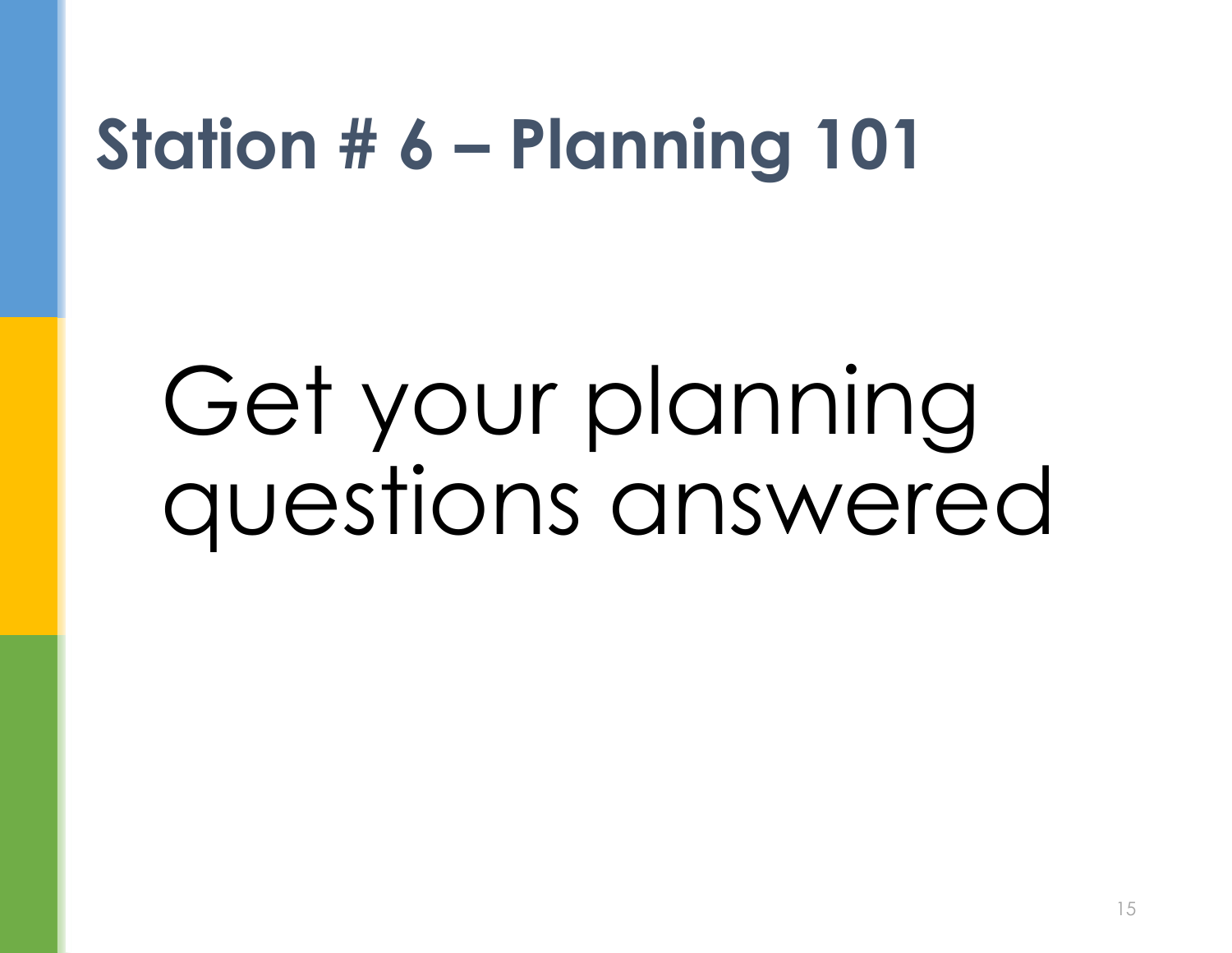## Let's Get to Work!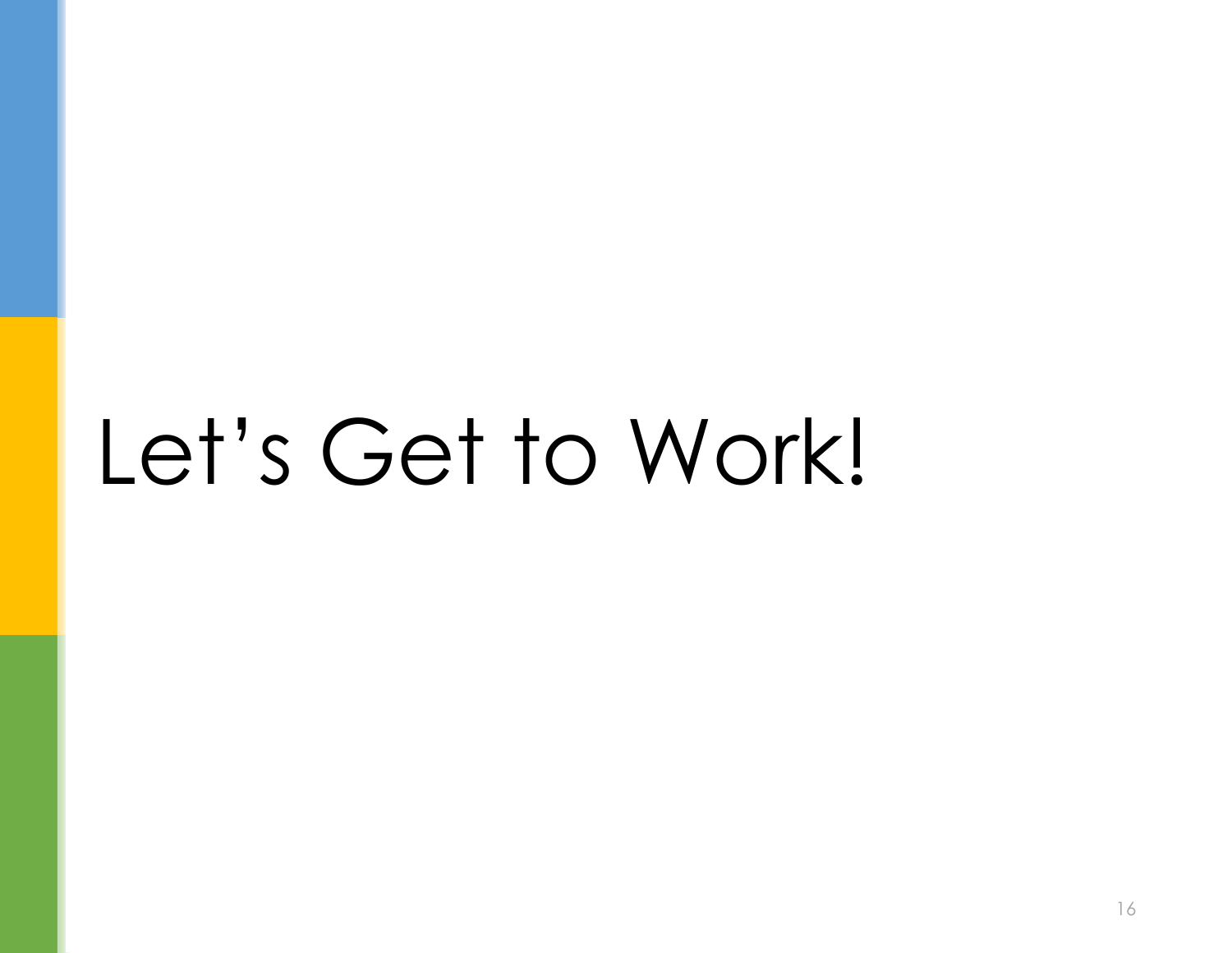#### **Reporting and Sharing**

## Results from each workstation

Highlights from Vision Russell Tree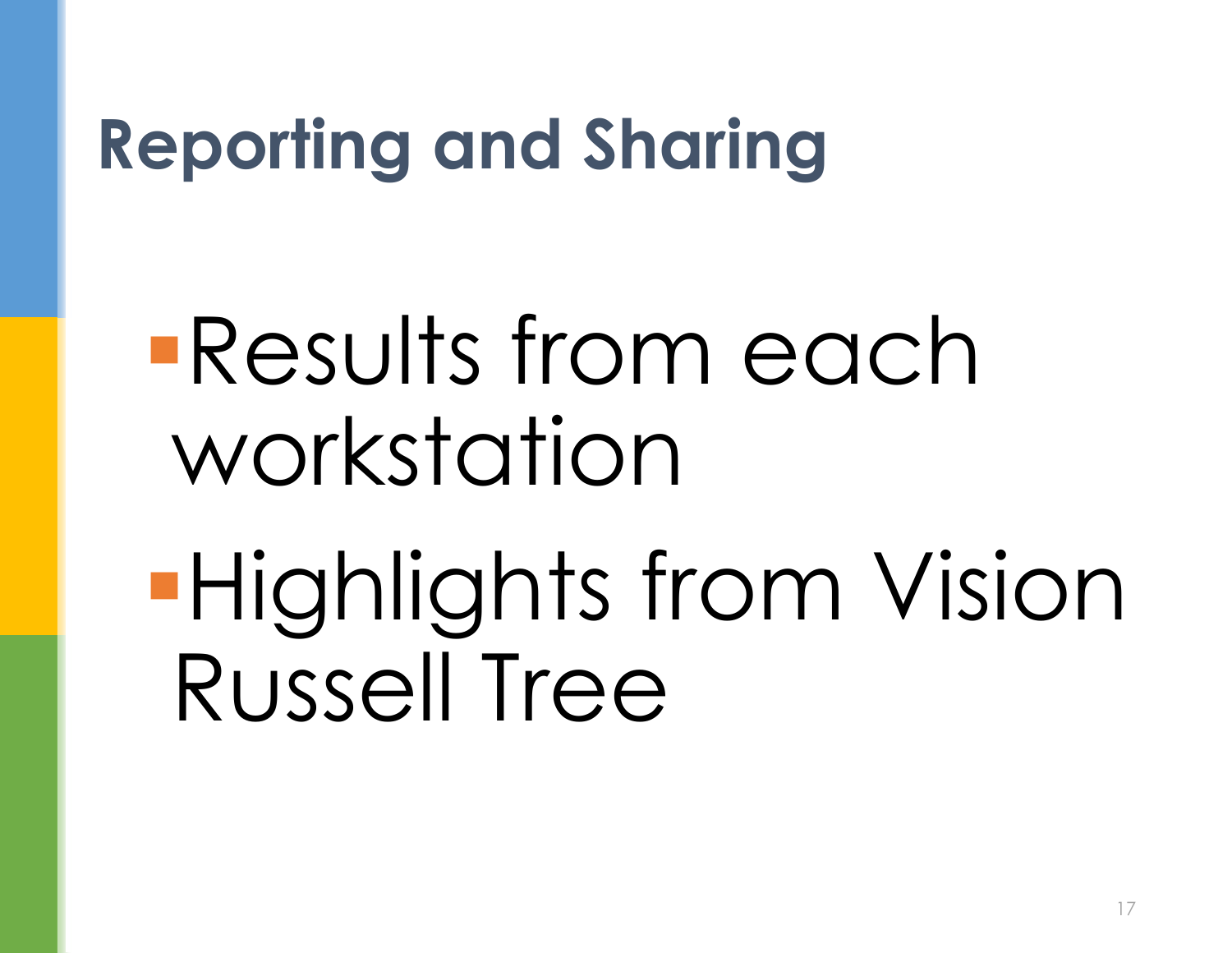#### **What's next?**

- Continue to meet with Task Forces (see newsletter and [www.visionrussell.org](http://www.visionrussell.org) for more details)
	- Education Task Force Meetings Tuesday, October 13th 10:00 a.m. & 6:30 p.m.
	- Neighborhood Task Force Meeting Tuesday, October 13th, 6:30 p.m.

People Task Force Meeting – Monday, October 26<sup>th</sup>, 11:30 a.m.

Housing Task Force Meeting – Tuesday, October 27<sup>th</sup>, 10:00 a.m.

- Take ideas and outcomes from today, and develop into preliminary plan alternatives and strategies
- Share those preliminary plans and strategies with community DECEMBER 2015
- Refine and present draft plans to community for additional feedback MARCH 2016
- Submit Draft Plan to HUD July 2016